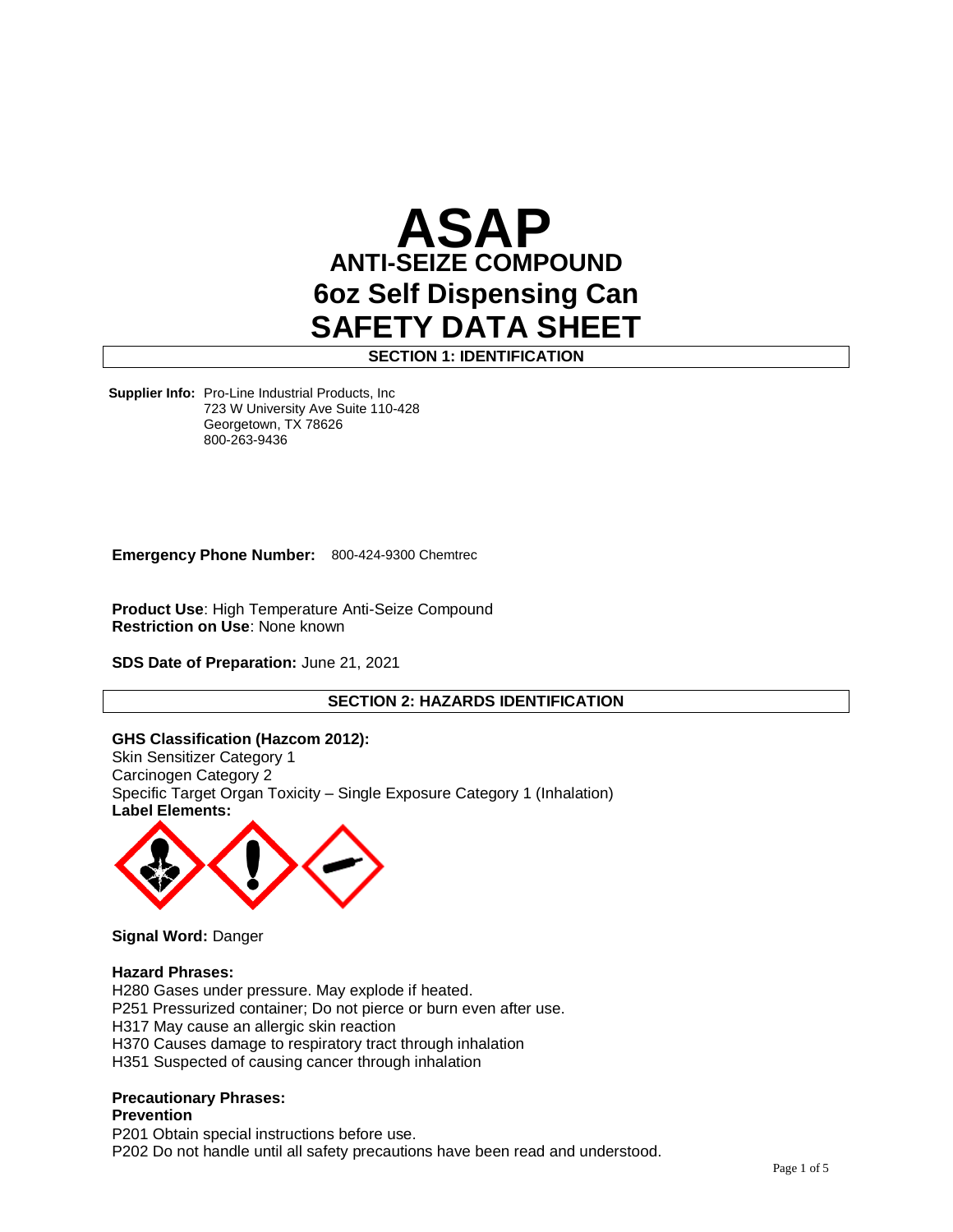P260 Do not breathe mist or vapor. P264 Wash thoroughly after handling. P270 Do not eat, drink or smoke when using this product. P272 Contaminated work clothing should not be allowed out of the workplace. P280 Wear protective gloves. **Response** P302+P352 IF ON SKIN: Wash with plenty of water. P333+P313 If skin irritation or rash occurs: Get medical attention. P362+P364 Take off contaminated clothing and wash it before reuse. P308+P311 IF exposed or concerned: Call a POISON CENTER or doctor. P308+P313 IF exposed or concerned: Get medical attention **Storage** P405 Store locked up. P412 Do not expose to temperatures exceeding 50°C, (122°F) **Disposal** P501 Dispose of contents in accordance with local, regional and national regulations.

**Other Hazards**: None

#### **SECTION 3: COMPOSITION/INFORMATION ON INGREDIENTS**

| <b>Chemical Name</b>                                   | CAS#           | %         |
|--------------------------------------------------------|----------------|-----------|
| Synthetic Base Oil                                     | NJTSRN#1210-01 | 40-60     |
| Nickel Powder                                          | 7440-02-0      | 20-30     |
| Graphite                                               | 7782-42-5      | $15 - 25$ |
| Distillates (petroleum), hydrotreated heavy naphthenic | 64742-52-5     | $5 - 15$  |
| Rust inhibitor                                         | Mixture        | $1 - 5$   |
| Aluminum Powder                                        | 7429-90-5      | $1 - 5$   |
| Nitrogen*                                              | 7727-37-9      | $1 - 5$   |

\*Nitrogen is contained in the can and is not released when the product is expelled.

# **The specific identity and/or exact percentage of composition has been withheld as a trade secret.**

# **SECTION 4: FIRST AID MEASURES**

**Eye:** Flush eyes with water, holding the eyelids apart. Get medical attention if irritation develops or persists.

**Skin:** Wash thoroughly with plenty of water. Get medical attention if irritation persists.

**Inhalation:** Remove to fresh air and keep comfortable for breathing. If irritation occurs, get medical attention.

**Ingestion:** If large amounts ingested, seek medical attention.

**Most Important symptoms and effects, both acute and delayed:** Skin contact may cause an allergic reaction. Inhalation of vapors or mist may cause respiratory irritation. Suspected of causing cancer. Risk of cancer depends on duration and level of exposure.

**Indication of any immediate medical attention and special treatment needed:** Immediate medical attention generally not required.

# **SECTION 5: FIRE-FIGHTING MEASURES**

**Suitable and Unsuitable Extinguishing Media:** Use foam, carbon dioxide or dry chemical.

**Special Hazards Arising from the Chemical:** This compound will not burn unless it is pre-heated. Water fog may be used to cool the containers but do not spray directly into large containers of burning liquids as frothing may occur. Dense smoke and noxious or toxic fumes may be generated in a fire. The thermal decomposition products are highly dependent on the combustion conditions and may yield oxides of nickel, aluminum and carbon. Noxious or toxic fumes may be generated, some of which may be toxic or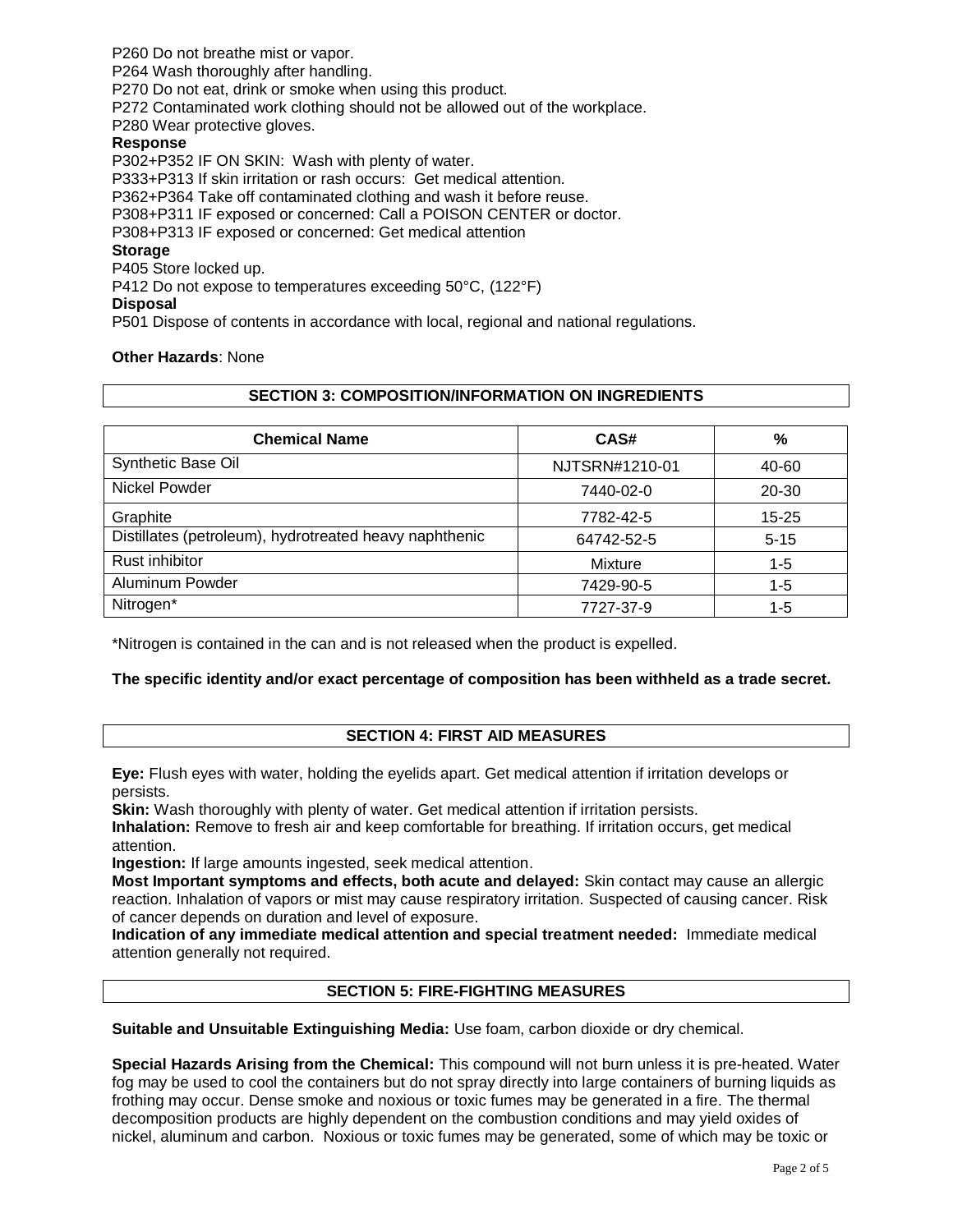irritating.

**Special Equipment and Precautions for Fire-Fighters:** Wear NIOSH approved positive pressure, self-contained breathing apparatus and full protective clothing. Cool fire exposed containers with water.

# **SECTION 6: ACCIDENTAL RELEASE MEASURES**

**Personal Precautions, Protective Equipment and Emergency Procedures:** Wear appropriate personal protective equipment. Use caution: slip hazard.

**Environmental Hazards:** Report spills and releases as required to appropriate authorities.

**Methods and Material for Containment and Cleaning Up:** Because of its viscous nature, this product is not expected to leak or spill. Collect liquid spill with an inert absorbent material and place into a suitable container for disposal. Clean area thoroughly with mineral spirits.

# **SECTION 7: HANDLING AND STORAGE**

**Precautions for Safe Handling:** Avoid contact with eyes. Avoid prolonged skin contact. Do not inhale. Do not transfer to unlabeled containers.

**Conditions for Safe Storage, Including any Incompatibilities:** Store away from extreme heat and open flames. Store away from oxidizers.

**SECTION 8: EXPOSURE CONTROLS/PERSONAL PROTECTION**

| <b>Chemical Name</b>                        | <b>Exposure Limits</b>                     |
|---------------------------------------------|--------------------------------------------|
| Synthetic Base Oil                          | 5 mg/m3 TWA ACGIH TLV (inhalable)          |
|                                             | 5 mg/m3 TWA OSHA PEL                       |
| Nickel Powder                               | 1.5 mg/m3 TWA ACGIH TLV (inhalable)        |
|                                             | 1 mg/m3 TWA OSHA PEL                       |
| Graphite                                    | 2 mg/m3 TWA ACGIH TLV (respirable)         |
|                                             | 15 mg/m3 TWA OSHA PEL (total dust)         |
|                                             | 5 mg/m3 TWA OSHA PEL (respirable fraction) |
| Distillates (petroleum), hydrotreated heavy | 5 mg/m3 TWA ACGIH TLV (inhalable)          |
| naphthenic                                  | 5 mg/m3 TWA OSHA PEL                       |
| <b>Rust inhibitor</b>                       | None Established                           |
| Aluminum Powder                             | 1 mg/m3 TWA ACGIH TLV (respirable)         |
|                                             | 15 mg/m3 TWA OSHA PEL (total dust)         |
|                                             | 5 mg/m3 TWA OSHA PEL (respirable fraction) |

**Appropriate Engineering Controls:** Use with adequate general or local exhaust ventilation to maintain exposure levels below the exposure limits. If the product is used at high temperatures, local exhaust ventilation may be required.

# **Individual Protection Measures**:

**Respiratory Protection:** In operations where the occupational exposure limits are exceeded, a NIOSH approved respirator with organic vapor/particulate cartridges or supplied air respirator appropriate for the form and concentration of the contaminants should be used. Selection and use of respiratory equipment must be in accordance with OSHA 1910.134 and good industrial hygiene practice.

**Skin Protection:** Impervious gloves such as rubber or nitrile recommended where needed to avoid prolonged skin contact .

**Eye Protection:** Safety glasses or goggles recommended where needed to avoid eye contact.

### **SECTION 9: PHYSICAL AND CHEMICAL PROPERTIES**

| Appearance: Metallic gray colored paste | Vapor Density (air $= 1$ ): Not available |
|-----------------------------------------|-------------------------------------------|
| l <b>Odor:</b> No odor                  | <b>Specific Gravity: 1.15</b>             |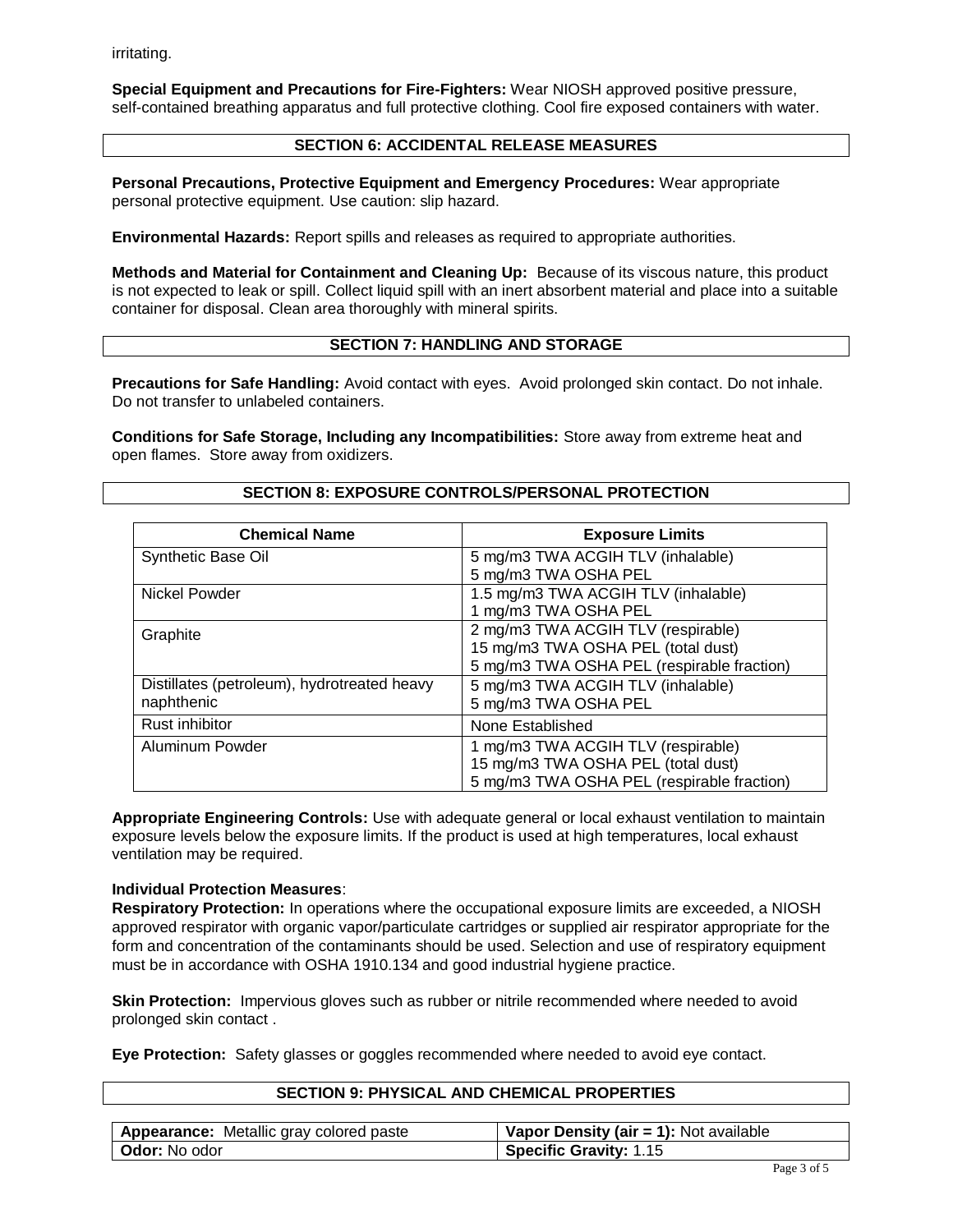| <b>Odor Threshold: Not established</b>      | Water Solubility: Not soluble                        |  |
|---------------------------------------------|------------------------------------------------------|--|
| pH: Not available                           | <b>Octanol/Water Partition Coefficient: Not</b>      |  |
|                                             | available                                            |  |
| Melting Point/Freezing Point: Not available | <b>Autoignition Temperature: Not available</b>       |  |
| <b>Boiling Point: Not available</b>         | <b>Decomposition Temperature: Not available</b>      |  |
| Flash Point: >350°F                         | Viscosity: Not available                             |  |
|                                             |                                                      |  |
| <b>Evaporation Rate: Not available</b>      | <b>Explosion Properties: None</b>                    |  |
| <b>Flammable Limits:</b>                    | <b>Oxidizing Properties: Not oxidizing</b>           |  |
| <b>LEL: Not established</b>                 |                                                      |  |
| <b>UEL:</b> Not established                 |                                                      |  |
| Vapor Pressure: Not established             | <b>Aerosol Fire Protection Level: Not applicable</b> |  |
| VOC Content: <0.5%                          | Flammability (solid, gas): Not available             |  |

# **SECTION 10: STABILITY AND REACTIVITY**

**Reactivity:** Not reactive under normal conditions of use.

**Chemical Stability:** Stable under normal storage and handling conditions.

**Possibility of Hazardous Reactions:** None known

**Conditions to Avoid:** Use with strong oxidizing chemicals such as concentrated acids.

**Incompatible Materials:** Avoid strong oxidizing agents.

**Hazardous Decomposition Products:** The thermal decomposition products are highly dependent on the combustion conditions and may yield oxides of nickel, aluminum and carbon. Noxious or toxic fumes may be generated, some of which may be toxic or irritating.

# **SECTION 11: TOXICOLOGICAL INFORMATION**

**Potential Health Effects:**

**Eye:** May cause mild irritation.

**Skin:** Prolonged contact may cause irritation and drying of the skin. May cause an allergic reaction. **Inhalation:** No adverse effects expected at ambient temperatures. Inhalation of vapors and fumes from thermal decomposition may cause respiratory irritation and metal fume fever with symptoms of fever and chills.

**Ingestion:** Swallowing may cause gastrointestinal irritation, nausea, vomiting, diarrhea.

**Chronic Hazards:** Prolonged inhalation of nickel dust or fumes may cause perforation of the nasal septum and lung damage. Prolonged skin contact may cause an allergic reaction.

**Carcinogen Status:** Metallic nickel is classified by IARC as possibly carcinogenic to humans (Group 2B) and by NTP as reasonably anticipated to be a carcinogen. None of the components of this product are listed as carcinogens by OSHA, IARC, NTP, ACGIH or the EU CLP.

# **Acute Toxicity Values**:

Nickel Powder: Oral rat LD50 > 9000 mg/kg

Graphite: Oral rat LD50 > 2000 mg/kg, inhalation rat LC50 > 2 mg/L

Distillates (petroleum), hydrotreated heavy naphthenic: Oral rat LD50 > 5000 mg/kg, inhalation rat LC50: 2.18 mg/L, dermal rabbit LD50 > 2000 mg/kg

Aluminum Powder: Oral rat LD50 > 15900 mg/kg, inhalation rat LC50 > 0.888 mg/L

# **SECTION 12: ECOLOGICAL INFORMATION**

# **Ecotoxicity:**

Nickel Powder: Oncorhynchus mykiss LC50: 15.3 mg/L/96hr, Pimephales promelas NOEC: 0.057 mg/L/32days

Graphite: Danio rerio LC50 > 100 mg/L/96hr

Distillates (petroleum), hydrotreated heavy naphthenic: Pimephales promelas LL50 > 100 mg/L/96hr. Aluminum Powder: Lepomis cyanellus NOEC > 50 mg/L/96hr